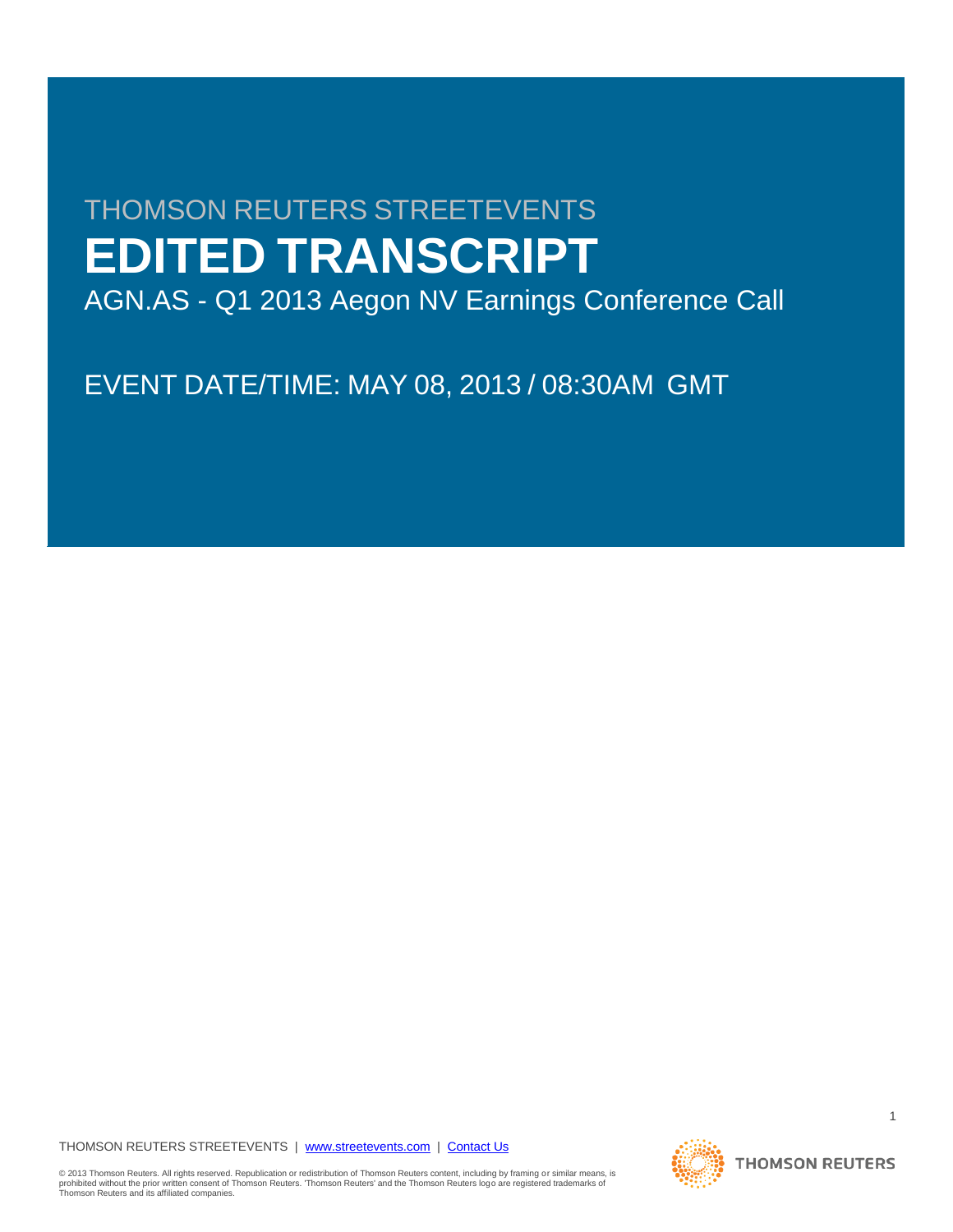#### **C O R P O R A T E P A R T I C I P A N T S**

**Alex Wynaendts** *Aegon NV - CEO* **Darryl Button** *Aegon NV - EVP*

# **C O N F E R E N C E C A L L P A R T I C I P A N T S**

**Farooq Hanif** *Citigroup - Analyst* **Albert Ploegh** *ING - Analyst* **Ashik Musaddi** *JP Morgan - Analyst* **Marcus Rivaldi** *Morgan Stanley - Analyst* **William Elderkin** *Goldman Sachs - Analyst* **Maarten Altena** *Mediobanca - Analyst* **David Andrich** *Morgan Stanley - Analyst* **Nick Holmes** *Societe Generale - Analyst* **Edward Donoghue** *One Investments - Analyst* **Paul De'Ath** *RBC Capital Markets - Analyst* **Benoit Petrarque** *Kepler - Analyst*

# **P R E S E N T A T I O N**

#### **Operator**

Ladies and gentlemen, welcome to the Aegon first-quarter 2013 results conference call for analysts and investors on May 8, 2013. Throughout today's recorded presentation all participants will be in a listen-only mode. (Operator Instructions). I will now hand the conference over to Alex Wynaendts. Please go ahead, sir.

#### **Alex Wynaendts** *- Aegon NV - CEO*

Thank you and good morning. We appreciate that you are joining us today for this call on Aegon's first-quarter 2013. With me today we have Darryl Button, who will soon succeed Jan Nooitgedagt as our new CFO. And Darryl will talk you through the earnings later on this presentation and how our financial results reflect the execution of our strategy. Going forward we will jointly host these calls. Also present is Willem van den Berg, Head of Investor Relations.

But before turning to the presentation of our results I would like to take the opportunity to thank Jan Nooitgedagt, who will retire as CFO next week at our shareholders' meeting. We are all grateful to Jan for all he has done for the company during the past four years. We are today in a significantly better position than four years ago and Jan has been instrumental in driving this improvement.

As always, we look forward to your questions after the presentation and, of course, please take a moment to review our disclaimer on forward-looking statements.

Slide two. Across the organization we are fully -- remain fully committed to executing on the strategic priorities we have identified as essential to our growth and longterm success. This quarter's solid earnings, sales and deposits, as well as our continued financial strength provide clear evidence that our strategy is delivering the benefits expected.

Continued sales momentum in our accumulation and at-retirement products and the significant increase in the market-consistent value of new business confirm that our franchise is strong and that we continue to sell the right products to the right customers and at the right price.

I am pleased with the strong set of results this quarter and here on slide three we provide you with a high-level overview of our strategic key performance indicators.

# THOMSON REUTERS STREETEVENTS | www.streetevents.com | Contact Us

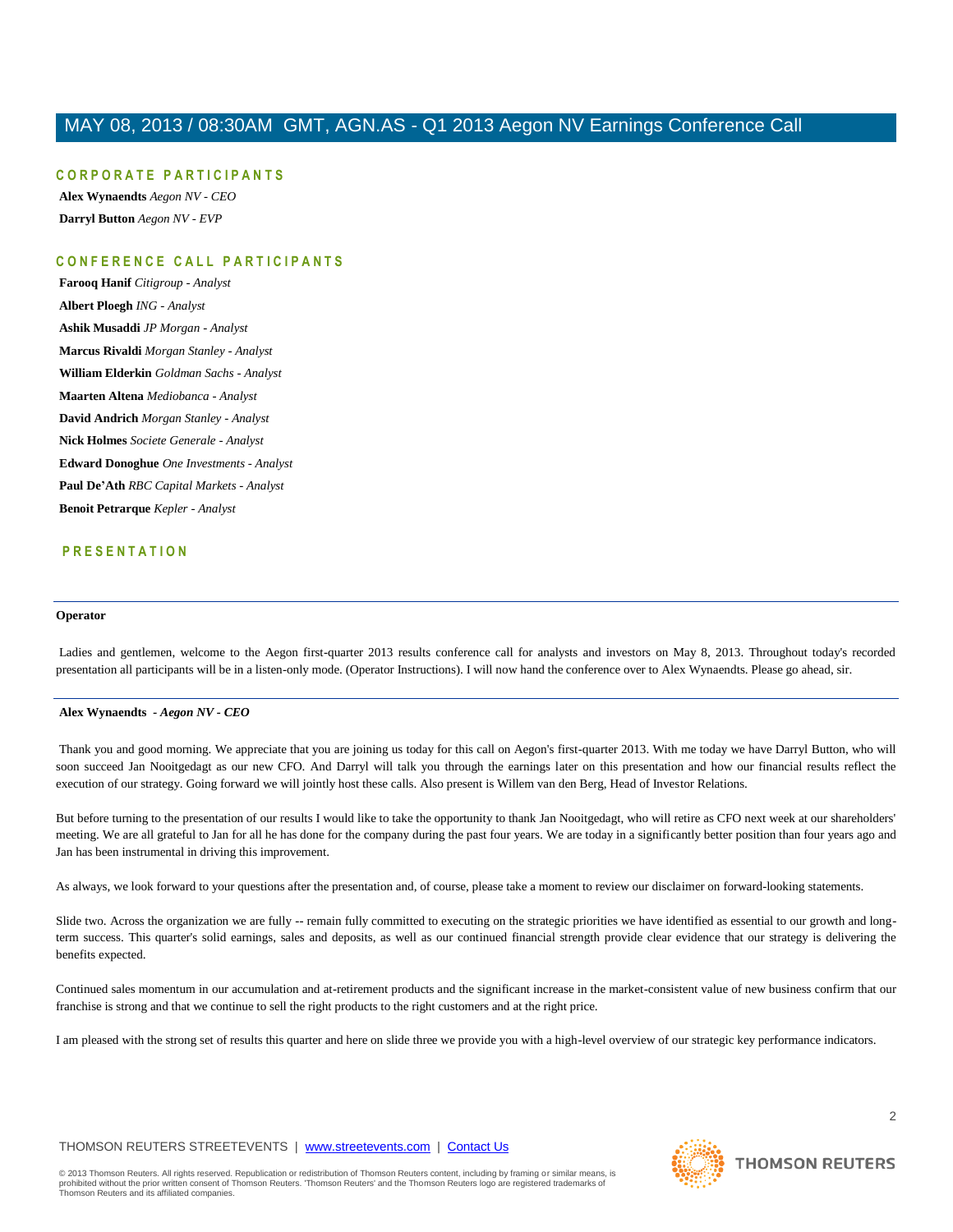Underlying earnings were solid, while net income was negatively impacted by macro hedges in the US as a result of the strong rise in equity markets in the first quarter. However, these hedging losses had no impact on our capital position. And Darryl will elaborate on this later.

We achieved continued sales momentum and our market-consistent value of new business increased significantly, in line with our objective of driving profitable growth despite an environment of continued low interest rates.

I'm now turning to slide four. As we recently announced, we have completed the restructuring of our Spanish business with a successful exit of our partnership with CAM for a total amount of EUR449m. This, together with the proceeds from our exits with Civica and Unnim, brings the total amount generated from our Spanish divestments to EUR1b.

And at the same time the strategic long-term partnership we have entered into with Banco Santander provides us with an excellent platform to serve the long- term demand for protections, savings and retirement products throughout the entire country.

During the quarter we also entered our seventh market in the fast-developing Central and Eastern Europe region, with the acquisition of Freedom Life in the Ukraine. The integration process is well underway and we have recently re-branded the business to Aegon Ukraine.

As communicated with our Q4 numbers, we have proposed to convert the preferred shares owned by the Aegon Association into common shares. On May 15 we will ask approval from our shareholders and, assuming this is approved, we expect the transaction to be finalized by the end of May.

Slide five. Getting much closer to our customer through an accelerated investment in technology and online platforms is at the center of our strategy. Increasingly, individuals research and buy financial products online, and, as such, we need to enable our customers to be in a position to connect with us in the way they choose to and more frequently. Already a lot is underway across our businesses in transforming our ability to do so. And let me just share with you just a few examples.

Now, the first example is in the Americas with the launch of Transamerica Direct, which makes it easier for customers to learn more about their insurance needs and make purchase decisions online. Once all capabilities are in place later this quarter this will be one of the first full-service online insurance sites in the US.

What this means is that a customer will be able to do everything, from conducting research on insurance to making an online purchase, without ever needing to interact directly with an agent. But of course if our customers wish to interact with an agent to seek advice we support this option as well.

In the Netherlands we launched Kroodle, one of the world's first insurers operating on the Facebook platform. Kroodle offers insurance products online, allowing customers to manage their accounts directly through their Facebook profile. And in India we were the first provider to of life insurance online. We are now leveraging this expertise as we launch direct-to-consumer initiatives in other countries.

There are many other activities underway in the various countries where we operate that we believe will differentiate both our approach and capability to serve the growing demand for our core products online and in real time.

Sales momentum continued during the quarter, as you can see on slide six. We achieved strong growth of our New Life sales in many of our markets, and, most notably, in the Netherlands and the UK. In the Netherlands pension sales were strong and mortgage productions increased in anticipation of a new tax policy which took effect at the start of the year. And Darryl will give you more insight into our mortgage portfolio later on.

Gross deposits were lower compared with a strong quarter last year, but still at a high level of EUR10b. And VA deposits increased 34%, benefiting from a more rational pricing environment. And retail mutual fund production showed even stronger growth, with an increase of 57%. And I will come back to this on the next slide.

As we communicated previously, we intend to keep our stable value solution balance level at approximately \$60b and, therefore, these deposits were clearly lower compared to last year. And Asset Management continued to show a healthy contribution, with deposits of EUR2.3b. Accident & Health as well as General Insurance also continued to show solid growth.

As you can see, we continue to experience strong customer demand for our core products and services in each of our markets, a clear reflection of the strength of our franchise as well as the depth of our distribution capabilities.

I'm turning now to slide seven. As I have shared with you many times, selling products that provide value to our customers and to Aegon is a consistent priority. And this is clearly reflected in a significant increase in our market-consistent value of new business. In the Americas the value of new business doubled. And let me share with you a couple of highlights.

# THOMSON REUTERS STREETEVENTS | www.streetevents.com | Contact Us

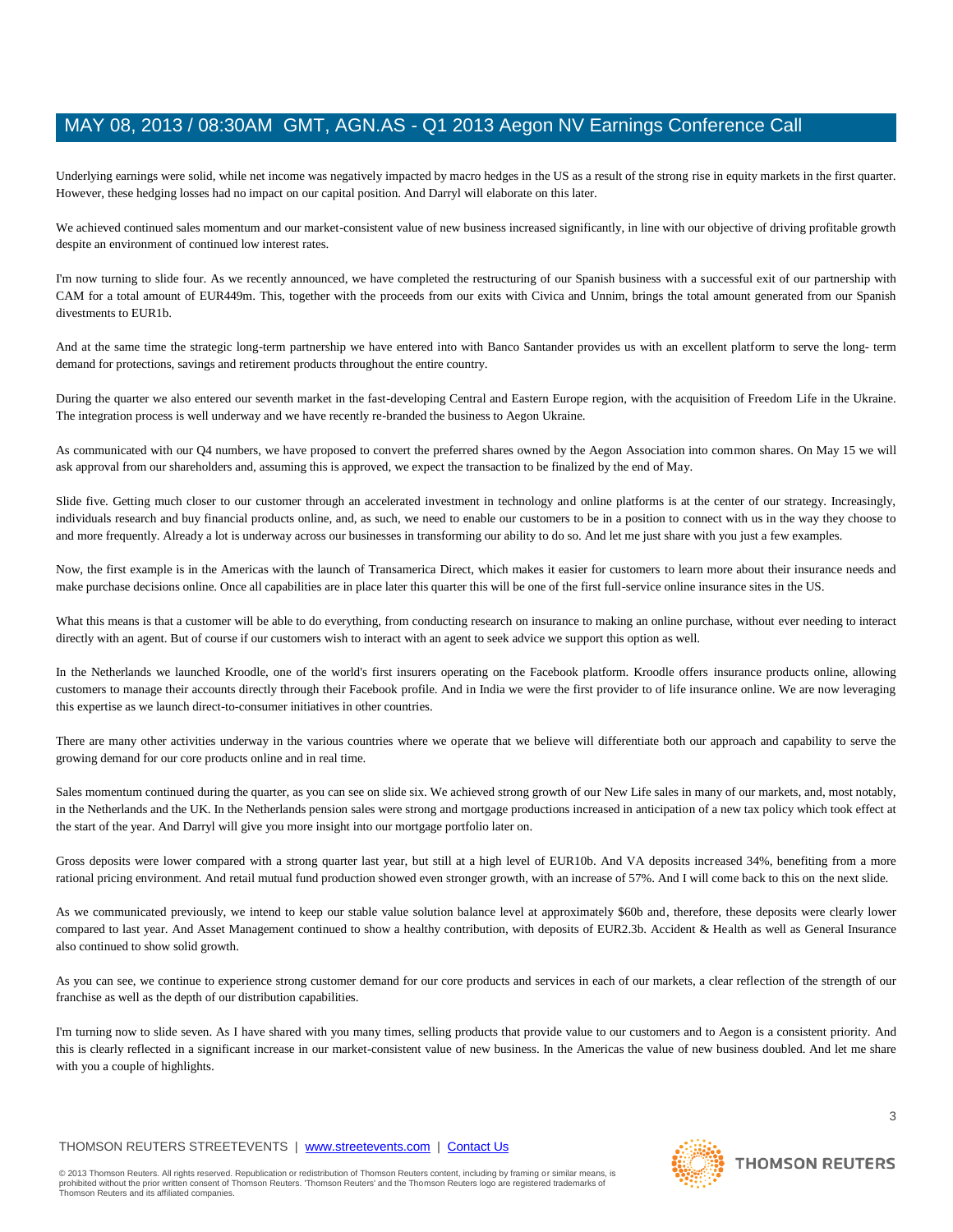A key driver was our variable annuity business, which benefited from a higher level of sales. Improvement in Life is a result of active re-pricing and withdrawing of certain products. The introduction of a real plan pricing feature on universal life policies will further enhance profitability, enabling us to re-price products on a weekly basis based on changing market circumstances.

In the Netherlands the market-consistent value of new business increased significantly on profitable sales of mortgages as funding cost declined, but also as a result of the strong increase in pension production. And, as the slide indicates, market-consistent value new business in the UK was lower, as higher pension sales were offset by lower margins. And, finally, in our new markets the divestments in Spain offset a strong contribution from Asia.

Let me now give you some further detail on the significant increase in sales of US variable annuities and retail mutual funds and here on slide eight.

Our variable annuity business in the US continued the very positive momentum that we experienced in recent quarters. As I mentioned, we are benefiting from a more rational pricing environment and we continue to expand our distribution capacity. We are pleased to recently launch a private label variable annuity product with ING US, now called Voya Financial.

And I should note that currently 43% of the assets from variable annuity sales are managed by Aegon Asset Management, and with regard to mutual funds it's over 50% leveraging, the strong fixed income capabilities of our organization.

Turning to slide nine, you are well aware of the steps we've been taking in the UK to respond competitively in the post-RDR environment. And I would like to share with you some promising signs of success.

Our new Retirement Choices platform is beginning to contribute to sales generated in the UK. Platform sales, auto enrollment, strong group pension sales all supported by a successful marketing campaign contributed to the 37% increase in sales. And I should add that an increasing number of advisors is signing up not only for the platform, but also for our new One Retirement pension product.

This success is underpinned by the fact that we recently received two awards for our platform in the category Leading Innovation and in the category Best Workplace Savings Platform. The platform was recognized with innovative and seamless link between saving at the workplace and being in a position to manage your assets into retirement on the same platform.

Let me turn briefly now to the opportunities we see in the Dutch pension market, and I am turning to slide 10.

The pension fund buyout market provides us with what we believe a unique opportunity. Higher equity markets, as well as reduced benefit, have restored the coverage ratios of many pension funds, providing companies the opportunity to transfer their pension funds to an insured solution.

Moreover, earnings volatility created by new accounting standards for defined benefit plans, IAS 19, in addition to regulatory pressures, are accelerating the need for corporates to seek for an insured solution. And Aegon is well positioned to benefit from this trend, as we are the largest provider of insurance solutions in the Netherlands and as we had a strong solvency position as well as a recognized market expertise.

Furthermore, the innovative longevity transaction we did in 2012, which partly hedges our longevity risk, freed up capacity to capture this new business opportunity at attractive margins.

I will now turn the presentation over to Darryl, who will talk you through our quarterly results in greater detail. Darryl.

### **Darryl Button** *- Aegon NV - EVP*

Thank you, Alex. Here on slide 11 I would like to take a closer look at underlying earnings. Our underlying earnings increased 1% despite the fact that we divested several of our joint ventures in Spain, in addition, experienced higher sales and employee-related expenses.

In the Americas higher earnings were driven by our Pension as well as our Life and Protection businesses. The increase was partly offset by higher performance and sales-related expenses of \$17m, as well as lower fixed annuity earnings. We continue to de-emphasize fixed annuities in the current low interest rate environment.

Underlying earnings in the Netherlands increased to EUR85m as higher earnings in Life and Savings and Non-Life more than offset lower earnings in pensions. UK earnings declined due to adverse persistency of GBP5m following the implementation of RDR.

# THOMSON REUTERS STREETEVENTS | www.streetevents.com | Contact Us

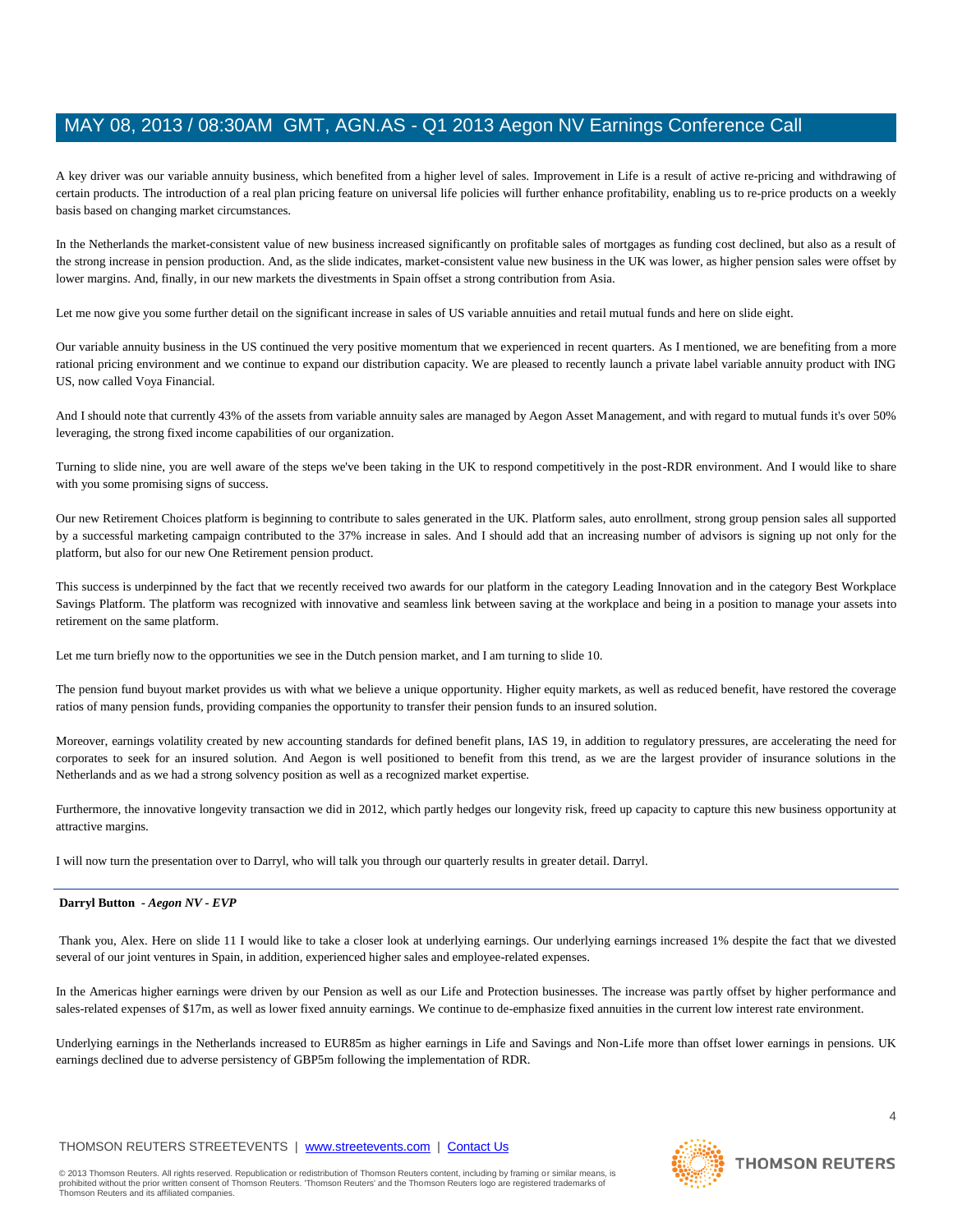Earnings from new markets were lower, strong sales from Asia were offset by the divestment of our joint ventures in Spain, as Alex noted earlier, and by lower earnings from Aegon Asset Management and our businesses in the Central and Eastern European region. Results at the holding level improved significantly following lower interest expenses as a result of last year's debt redemption.

Here on slide 12 you can see that in the first quarter net income was negatively impacted by fair value items. The result for fair value items were driven primarily by equity hedging losses in the Americas following strong equity market performance. I will elaborate on this in the next slide.

Gains on investments were the result of normal trading activity and asset liability management. Impairments remained very low, amounting to only EUR17m, and were mostly related to mortgages in the Netherlands and Hungary. Later I will give you more detail on our Dutch mortgage portfolio.

US impairments were fully offset by recoveries. This is the first quarter since 2007 that the US had a net recovery. Similar to what we saw in the fourth quarter, results from our businesses in run-off were negatively impacted by the accelerated amortization of intangibles in the Life Reinsurance line, following transfers of clients to SCOR. We expect this to continue into the second quarter.

Slide 13 provides more detail on our equity hedging programs in the Americas. As we have previously communicated, we have completely hedged our equity market risk related to our GMIB guarantees by implementing a macro equity hedge in 2009. Last quarter we also put in place an equity caller hedge related to our variable annuity fee revenues. In both cases these macro equity hedges are designed to protect our capital position and do not receive hedge accounting treatment under IFRS.

As a result, rising equity markets cause an IFRS loss, as the hedges are carried at fair value and there is no immediate offset in the valuation of the liabilities. And, as Alex mentioned earlier, the IFRS loss on the macro hedges has no impact on our capital position.

Assuming a 9% equity return per annum, the equity macro caller hedge will have a negative impact on IFRS fair value items of approximately \$25m per quarter. However, rising equity markets will also lead to higher underlying earnings going forward and, of course, the opposite is true for declining equity markets.

Turning to slide 14, I would like to share with you why we are confident in our Dutch residential mortgage portfolio. Our portfolio amounts to EUR22.8b and is generating attractive margins. In the first quarter we have seen impairments rise to EUR8m, equivalent to 3.5 basis points for the quarter. Higher impairments, however, are not all translated into actual losses, as clearly shown on the graph.

In addition, 55% of our portfolio and about 80% of new production is guaranteed by the Dutch State. On the non-guaranteed loans the recovery rate on defaults is high, at 78%. This is driven by the fact that in this market we have full recourse on the borrower's assets and income even after repossession. Furthermore, the entire portfolio is underwritten by Aegon's own underwriting teams and our criteria are very strict.

We continue to focus on cost efficiency, although, as shown on slide 15, our operating expenses increased 5%, to EUR804m for the quarter. The primary reason for this increase is higher sales and employee performance-related expenses in the US and exceptionally low expenses in the UK last year.

In the Netherlands expenses were lower due to cost savings, offset by investment and new distribution capabilities. And in our new markets expenses are higher due to new investments, like those related to our new business in Ukraine and growth of our Japanese business, and the Hungarian insurance tax.

We will continue to focus on expenses and I want to make clear that reducing costs and pursuing operational efficiencies are an integral part of how we manage our day-to-day business.

Operational free cash flows total EUR553m in the first quarter, including a small negative market impact of EUR7m, as the overview on slide 16 shows. Operational free cash flows for the quarter were higher than our run rate primarily due to net positive impacts of several one-time items.

This includes the positive impact of cash flow testing reserves released in the Americas and in the Netherlands, modeling refinements and methodology changes. These one-time items amounted to approximately EUR233m, putting the normalized free cash flow number at EUR327m for the quarter, in line with our expectations.

Turning now to Aegon's capital position at the end of the first quarter, here on slide 17, our Group IGD ratio decreased slightly, to 224%, as the negative impact of IAS 19 was partially offset by earnings and one-time items. The RBC ratio in the US decreased modestly, to approximately 485%, as earnings were offset by true-ups to our year-end regulatory process. The IGD ratio in the Netherlands improved to 265%, as one-time model refinements and methodology changes more than offset the negative impact of IAS 19.

Excess capital in the holding decreased to EUR1.8b, due mostly to operating and funding expenses. Dividends from business units are typically received in the second and the fourth quarter. Note that the excess capital already reflects the redemption of \$750m senior note maturing in June.

# THOMSON REUTERS STREETEVENTS | www.streetevents.com | Contact Us

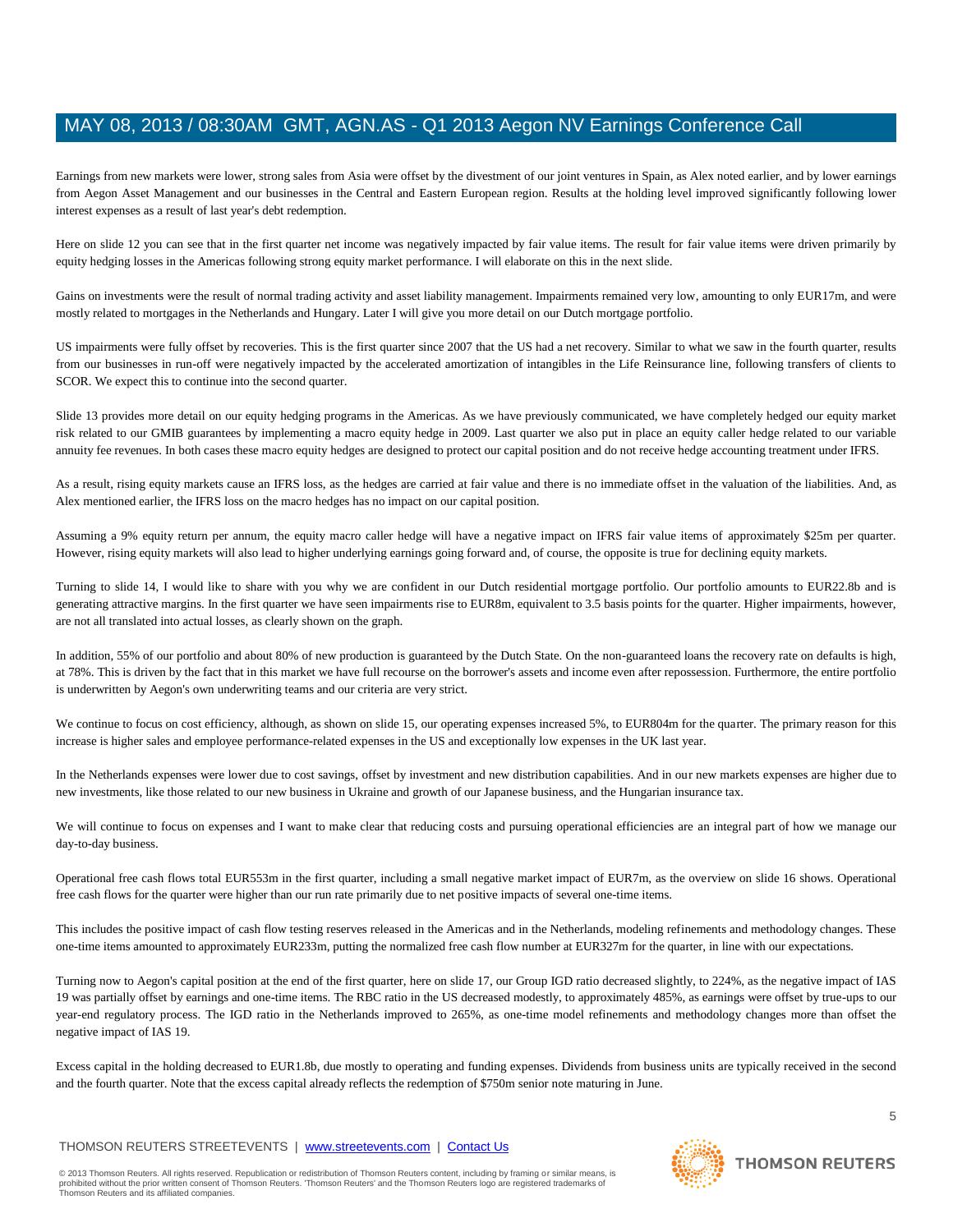To reiterate our view on capital, we continue to believe that maintaining a strong capital position is not only prudent, but a necessity in the current environment. We are, however, constantly assessing how we manage our capital to ensure that the expectation of all stakeholders is taken into account.

Back to Alex to wrap it up before we answer your questions.

#### **Alex Wynaendts** *- Aegon NV - CEO*

Thank you, Darryl. And before taking your questions let me reiterate that we are fully committed to execute on our strategic priorities and that our first-quarter result provides clear evidence that they are the right ones. We see strong profitable sales of our core products, [which] generate solid underlying earnings with a continued strong capital position.

The continued strong customer demand for our core products and services in each of our markets is a clear reflection of the strength of our franchise, and that of our distribution capabilities. And, finally, across our business, new business models and innovative online capabilities are sure to transform our ability to connect better with our customers in the way they choose to in order to serve their broader financial needs.

As always, we appreciate your continued interest in Aegon and in what we're doing to generate long-term value for our customers, our partners and our shareholders. We are happy to now take your questions.

# **Q U E S T I O N A N D A N S W E R**

#### **Operator**

Thank you, sir. (Operator Instructions). The first question comes from Mr. Murray. One moment, please. I'm afraid Mr. Murray has cancelled his question. The next question comes from Farooq Hanif from Citigroup. Please go ahead.

#### **Farooq Hanif** *- Citigroup - Analyst*

Everybody, good morning. If you don't mind, I've got three questions. Just stop me if I get a bit boring. But the first question is can you go back to this additional collar hedge and remind us of the rationale for it? The reason I ask this is that your capital position in the US seems quite solid. The volatility, market environment is going down. I can understand why you did the macro hedge on the GMIB. That was obviously protecting your GMIB book. Could you explain why you did this and also how you will adjust it going forward?

Second question is on the VA business. You've had, it seems to me, probably quite a significant increase in market share in VAs. With new distribution coming on board where is your market share and do you think it's going to improve further? So in terms -- can you give us some numbers on market position that you may be targeting?

And, secondly, could you just explain what the true-ups were in the US RBC ratio? Thank you.

#### **Alex Wynaendts** *- Aegon NV - CEO*

Farooq, thank you for your questions. Let me give you general statement around the rationale about putting in place hedging. As you know, we've been very consistently saying that we want to protect our capital position. We want to reduce our dependence on the financial markets. And it's in that context that we look at ways of effectively protecting our capital position.

This becomes, obviously, a very visible item here in Q1, but keep in mind that the S&P, which is the one over which we hedge our position, increased by over 10% in the first quarter, which I think is quite unusual. We continue to stick to, I would say, a strategy of reducing our risk, of limiting our exposure to financial markets and it's within that context that this hedging took place. But I want to ask you, Darryl, to be more explicit about why we've chosen this hedge.

# THOMSON REUTERS STREETEVENTS | www.streetevents.com | Contact Us

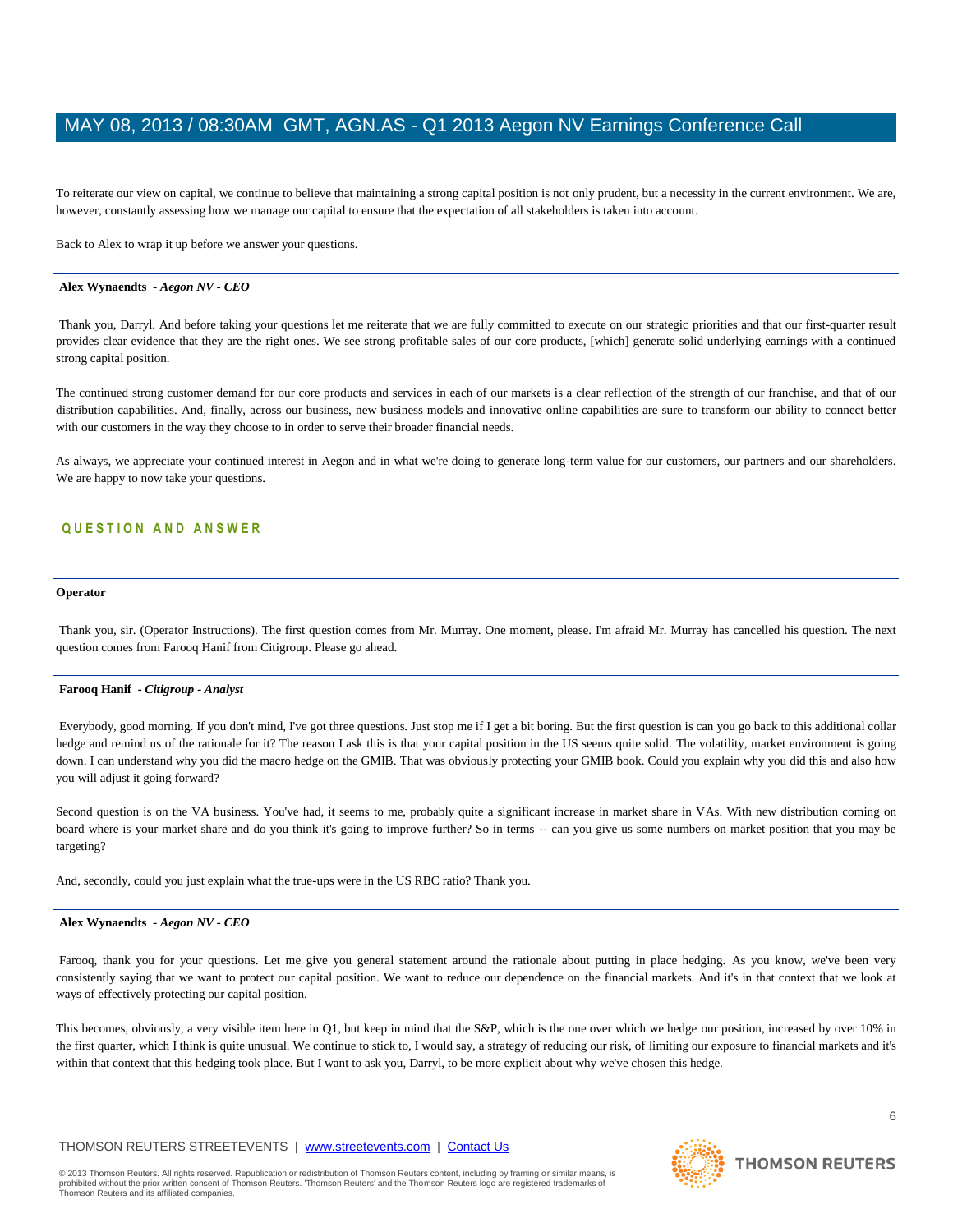All right, yes. Hi, Farooq, it's Darryl. Just to reiterate what Alex said, it's absolutely consistent with our strategy in taking down our capital markets leverage and our capital markets risk. In particular, the VA fee income, if you will, is volatile inside of our US statutory and capital formula. So we are holding capital for this fee risk. And we thought it was very much an inefficient way for us to take equity market exposure. So we've concentrated the hedging in here to take down our capital volatility and our capital risk.

These are economic style hedges, they do not get accounting -- hedge accounting treatment, so we do incur the IFRS upfront losses which will be offset by the higher fees going forward. But it is absolutely geared to stabilize our capital position and reduce our dependency on the capital markets, which we have been very consistent in delivering that message.

How to go forward? It is a one-year hedge we put it on. We are -- we will probably give you an update as we go throughout the year whether we continue to roll this beyond the end of this year. The tenure of the hedge itself, though, carries it through the end of 2013.

In terms of VA market share, if I could go onto your other two questions, we are number eight in the market right now from a market share perspective. That has increased over the last year as there has been more rationalization, if you will, in the market. I would say we've been very consistent and stable with our approach, our strategy, our story. We have been adding distribution and that has got us up to number eight.

And the third question I might as well go ahead and hit was your true-ups to the RBC. This is a normal process for us. Our regulatory filings aren't done until the end of March, so we make an estimate at the end of the year and we include that estimate in our fourth-quarter results and we communicated those with you. We did have some true-ups to the RBC capital formula itself and that lead to a small decrease in the RBC in the quarter.

#### **Alex Wynaendts** *- Aegon NV - CEO*

Just one point, Farooq, to add is that the number-eight position on the VA market is equivalent to just a bit less than 4% market share. So that gives you a little bit of sense also of how fragmented the market is. But also there is clearly more opportunity for us to expand our market share. We remain committed to selling, as we said, the right product at the right price with the right risk profile, very consistent with what we've been saying all along.

### **Farooq Hanif** *- Citigroup - Analyst*

Can I just go back on the equity collar macro hedge? You said, obviously, that it's economically based, so it helps economic capital. Is it also aligned to the economic tests in the US for VA, so it's C3 phase 2 and, therefore, does it help you actually release capital but can be upstreamed from the US? Or am I just going about this the wrong way? Is it just really to protect downside?

#### **Darryl Button** *- Aegon NV - EVP*

No, you're going at it exactly the right way. The answer is -- to your question is, yes, it's absolutely aligned with the C3 phase 2 capital calculations in the US, which are economic based.

What this does is it takes our capital sensitivity in the US to equity markets down to essentially zero. We had no capital market sensitivity due to the move in equity markets on our capital base in the US this quarter. Obviously, the markets went up and the equivalent is true if the markets were to go the other way as well.

#### **Farooq Hanif** *- Citigroup - Analyst*

Okay, thanks very much.

**Alex Wynaendts** *- Aegon NV - CEO* 

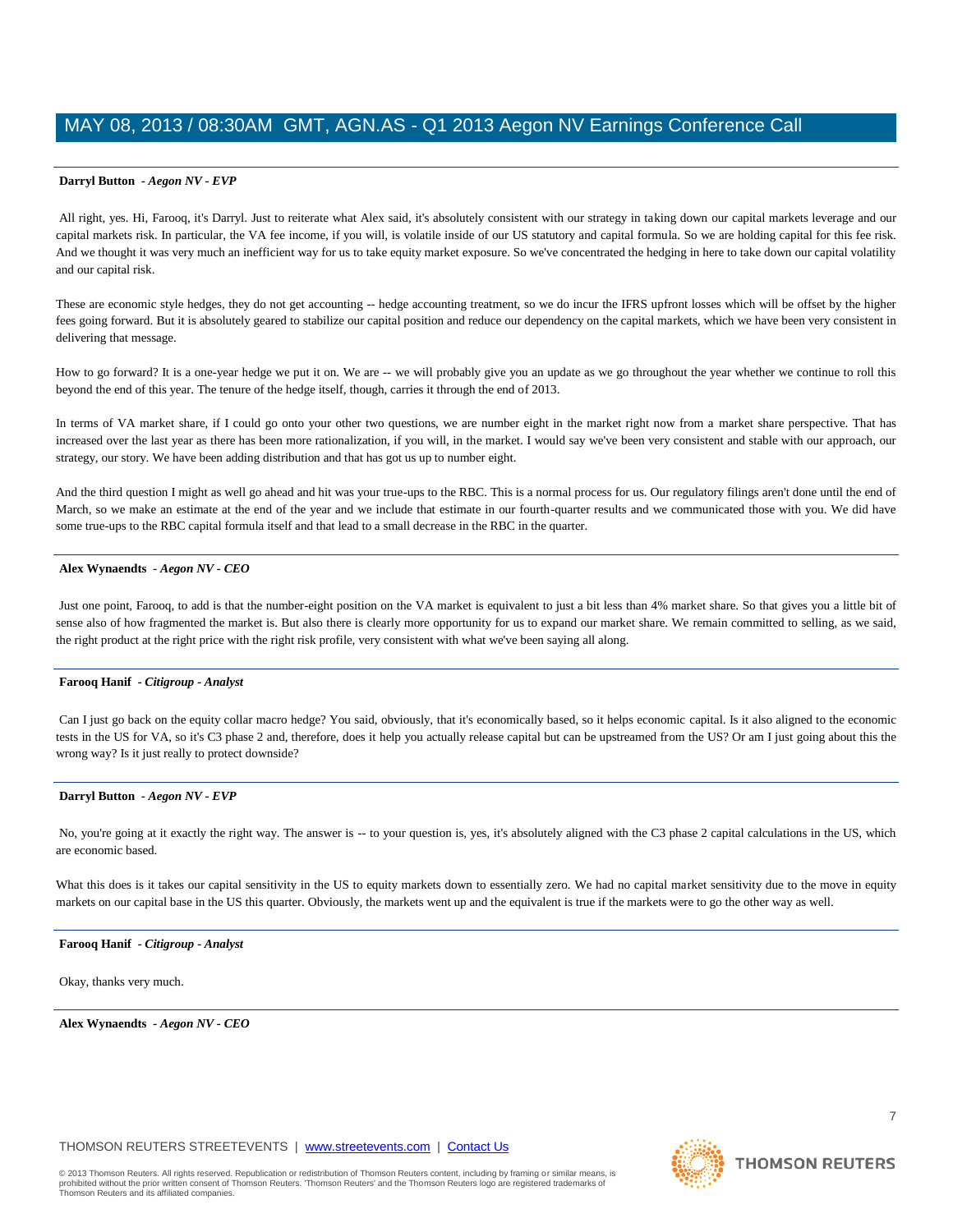And clearly what you see here is some form of disconnect from an accounting point of view, where the mark to market is fully taken in one quarter and where all the benefits that emerge quarter after quarter will emerge from here on, but you don't take them into account, so it's somewhat of a disconnect in the way we have to account for it. But that's the reality of accounting. That's why we'd like to provide you the additional explanations here.

### **Farooq Hanif** *- Citigroup - Analyst*

Okay. That's very clear, thank you.

#### **Operator**

The next question comes from Albert Ploegh from ING. Please go ahead.

#### **Albert Ploegh** *- ING - Analyst*

Yes, good morning, gentlemen, a few questions from my side. First is on the Dutch mortgage book. Can you disclose maybe also the LTV in the book and what the percentage of LTV is above 100%? And, correct me if I'm wrong, I think most production in the book took place probably after the peak in the market in 2007/2008. Can you maybe confirm a bit on the vintage breakdown there? That would be helpful.

Second question is on the run-off activities. I saw a EUR35m loss for the US -- in the US Reinsurance line. Is that anything a one-off that happened in Q1?

And my third question and final question is on your core capital ratio, which is based on the net debt calculation of the debt you have outstanding. On a gross basis the rating agencies seems that they want that to basically reduce, because they look more at a growth basis where the leverage probably is still over 30%. What can you share on that [and] how [are you] looking at the gross leverage within the Group? Thank you.

### **Alex Wynaendts** *- Aegon NV - CEO*

Albert, on the Dutch market we'll provide you outside of this meeting some specific additional information look like. But I think that the couple of issues which I think are important for the Dutch mortgage market and your base here so you're familiar with it, is that the business in which we are in is, as you know -- for the largest part 80% -- or more than 80% of new production is guaranteed by the Dutch State. And of the in-force it's over 50% that's guaranteed by the Dutch State.

What you see in general is that, obviously, all the vintages have lower LTVs, but in my view that isn't always the most relevant item. The most relevant item for -- when you look at the mortgage portfolio is much more related to the ability of the one that takes the mortgage to pay it up. That means that unemployment is an important item. It means also in many cases the -- I would say, the marital position.

A lot actually of mortgages where we see there are issues are couples that, for example, divorce. They have to deal with one house for two people. That has more impact on impairments. But by and large, as you can see, the impairments which we have had on our mortgages are extremely low. And if you then look at the recoveries you see that even -- it's even lower than that. The dynamics in this market are clearly very different.

We will provide you some more information separately, but I just want to make the point that we focus on what we think is most important and where the correlation is big -- with the biggest where the quality of the portfolio, which is about the ability to pay the monthly installments. But I will follow up with you.

#### **Albert Ploegh** *- ING - Analyst*

Okay, thank you.

#### **Alex Wynaendts** *- Aegon NV - CEO*

On the run-offs I will Darryl. And on the net debt I think it's a very fair point you're making. There is clearly more focus on gross debt versus net debt. And Darryl can pick it up. But we'll also provide you more of this when we have our meeting -- our analysts' meeting later in June in London.

# THOMSON REUTERS STREETEVENTS | www.streetevents.com | Contact Us

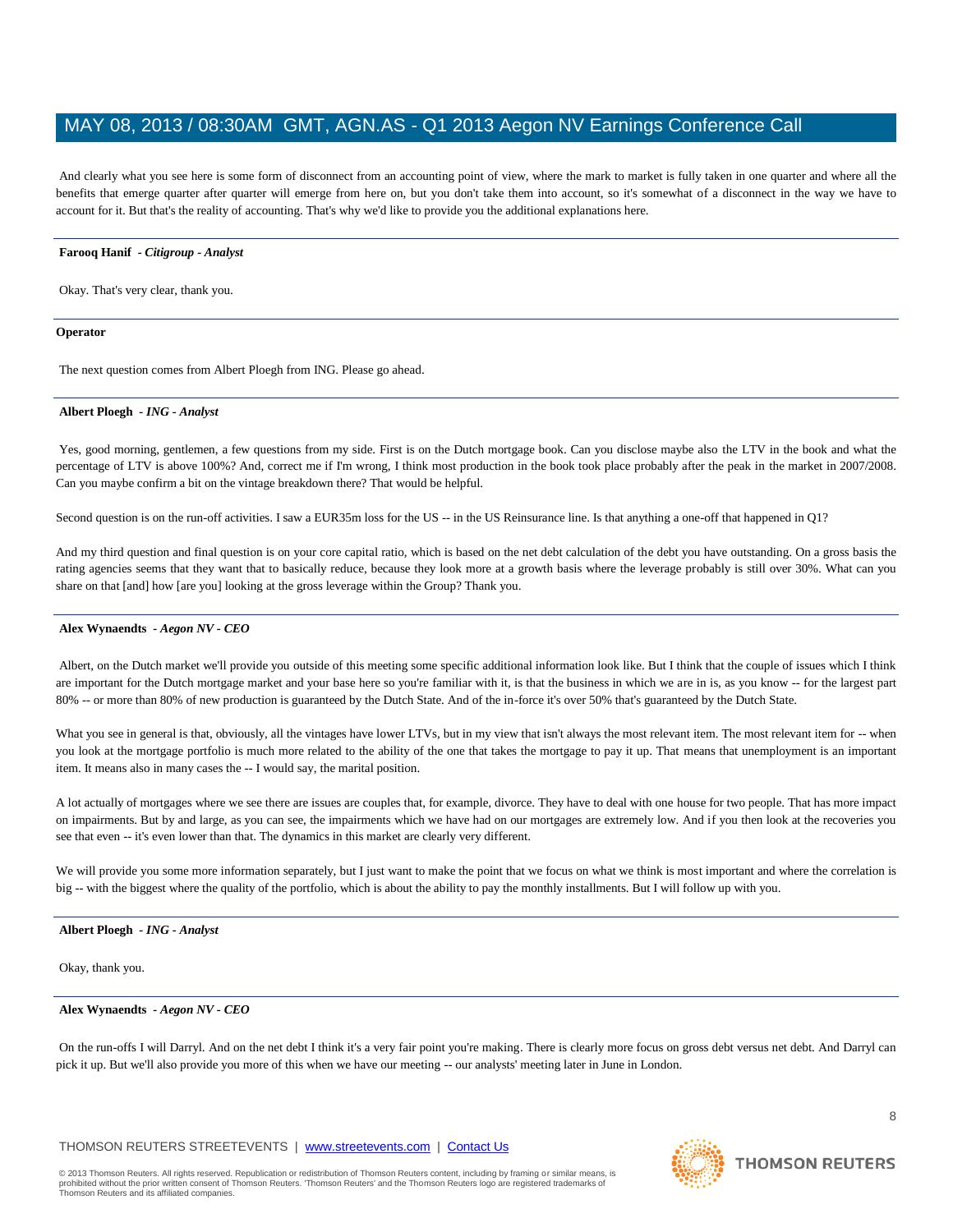Hi, Albert. Yes, on the run-offs there is something going on. We are accelerating the amortization of the intangible that we have related to the SCOR transaction, so there is a little less than \$600m pre-tax intangible asset sitting out there related to that transaction. What happens is as our business novates away from our paper and over to SCOR we accelerate the amortization of that.

SCOR has been putting a push on to do some of those novations. So that started to tick up last quarter, we saw it this quarter and I expect it to continue into at least next quarter. But by the back half of this year that should settle back down into a more normal amortization run rate, somewhere in the \$10m to \$15m. So we are running \$20m, \$25m higher than expected and I expect that for another one to two quarters.

The CBR ratio, just to add to what Alex said, yes, we are looking more and more at the gross leverage ratios, certainly. The -- our CBR ratio is a net leverage ratio where we net off the excess capital off of the leverage. The rating agencies do tend to look more on a gross basis. Fitch in particular is the one you're referring to, who made a comment on our gross leverage ratio being on the high side there. There's also another comment buried inside of there in terms of the hybrid capital and how they treat that in that gross leverage ratio.

So it is an issue that we are looking at. We are managing, I would say, more on a gross leverage basis going forward. And I will give more of an update on this topic in June.

#### **Albert Ploegh** *- ING - Analyst*

Okay. Thanks very much.

#### **Operator**

The next question comes from Ashik Musaddi from JPMorgan. Please go ahead.

#### **Ashik Musaddi** *- JP Morgan - Analyst*

Yes. Hi, thanks a lot. So the first question is on the US. Can you give us some color around what sort of ROE are you looking for in your variable annuity, the business that you are writing right now, and how does that compare with the market pricing? So that's the first question.

Secondly, on new business strain in first quarter reduced a lot, from EUR340m last quarter to EUR260m. What is driving that? Is it the UK, or is it something else? So if you can give some color around that. Thank you.

#### **Alex Wynaendts** *- Aegon NV - CEO*

Thank you. Darryl, would you want to say something about pricing and on our VAs thing?

#### **Darryl Button** *- Aegon NV - EVP*

Yes. So we're fully market-consistent pricing on our variable annuity, which means we have costed all of the hedges inside of the pricing itself. We look for adjusted IRRs north of 11%, in that environment, but the key is that we have bring -- we have brought, basically, the full hedge costs and the full market-consistent pricing into that number already and that's what we would look going forward.

From a new business strain, I don't have an exact attribution, but what I do know is we have taken down some of our more capital-intensive sales by reducing some of those sales in the US in the Universal Life products. And we have been increasing our fee-based businesses and they are less capital intensive. So I think it's more of a mix of business than anything.

#### **Alex Wynaendts** *- Aegon NV - CEO*

# THOMSON REUTERS STREETEVENTS | www.streetevents.com | Contact Us

© 2013 Thomson Reuters. All rights reserved. Republication or redistribution of Thomson Reuters content, including by framing or similar means, is prohibited without the prior written consent of Thomson Reuters. 'Thomson Reuters' and the Thomson Reuters logo are registered trademarks of Thomson Reuters and its affiliated companies.

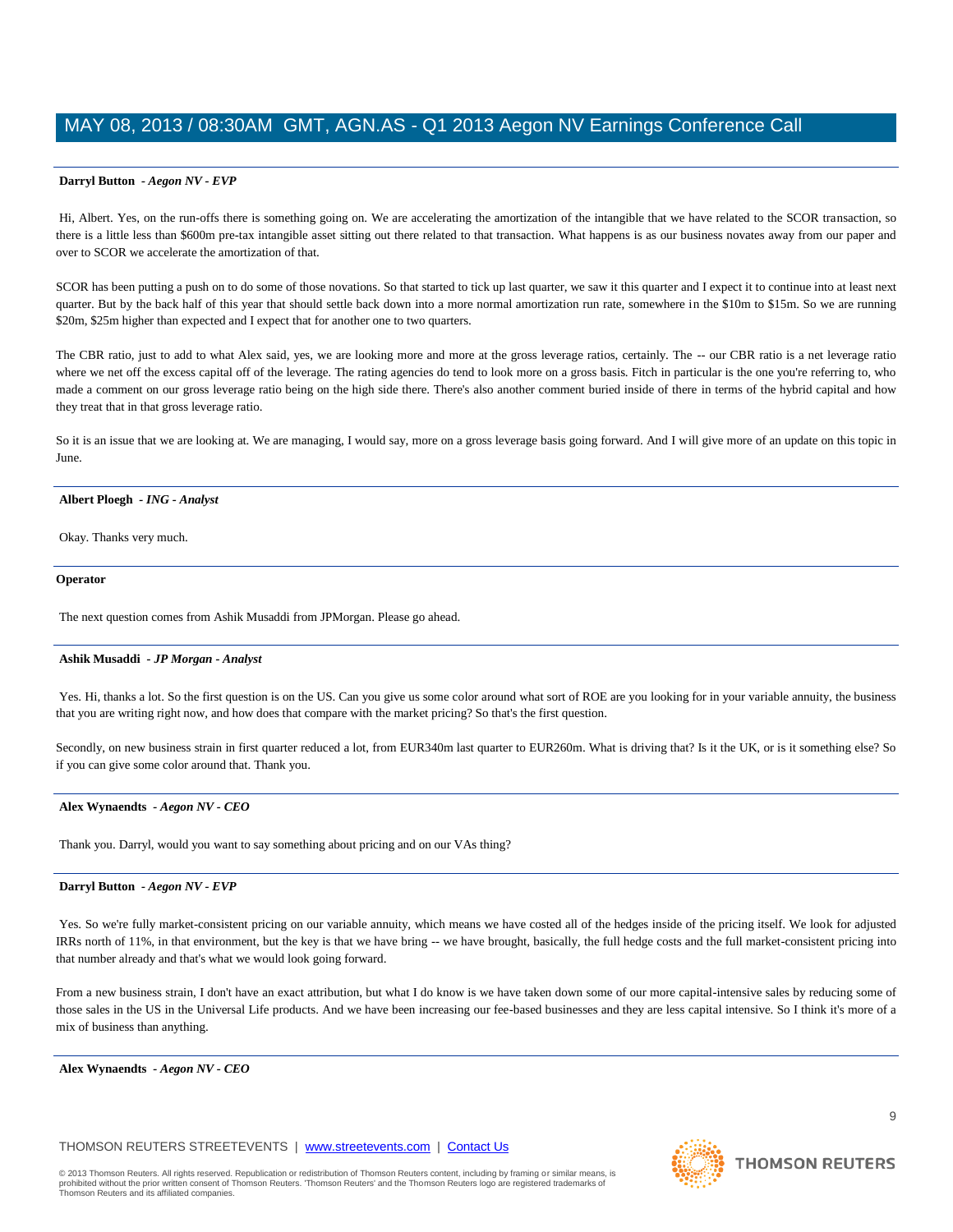Absolutely. And at the UK the effects of, let's call it, post-RDR, where we're not allowed to pay commissions, they will be felt and we'll see them probably in Q3, because the effect in Q1 and Q2 still has an overflow from business that was sold in the old regime. So the new environment in the UK is not affecting yet this number. That will only be the case in second half of the year, because policies that are sold in December they'll get on the books over a period of up to six months.

#### **Ashik Musaddi** *- JP Morgan - Analyst*

Thanks. Just a follow-up on the US question, can you give us some color on what sort of ROE are you looking? Are you still looking at around 12%, 13% ROE on the US new Vas, or has that changed given that your market share has increased significantly? So I was just wondering if there is any change in that -- those target ROEs.

#### **Darryl Button** *- Aegon NV - EVP*

No, there's actually been no change on our pricing philosophy. And in fact, actually, in December in New York I think our annuity team actually gave some color commentary in terms of the expected new business returns. What I would say is that there's been no change on our side on our pricing discipline. And the additional market share that we're picking up, it's well known that the top market share that was going in the top five, they're pulling back on those sales and so we're picking up some of that without any change on our side.

#### **Alex Wynaendts** *- Aegon NV - CEO*

If you look at the table which was provided on the market-consistent value new business you see that effectively in the US there was a doubling of our marketconsistent value new business. And although we do not provide a breakdown by product I can -- what I can say is that clearly the business line 'variable annuity' has been a contributor to the increase -- the significant increase in market-consistent value of new business.

#### **Ashik Musaddi** *- JP Morgan - Analyst*

Yes, thanks a lot.

#### **Operator**

The next question comes from Marcus Rivaldi from Morgan Stanley. Please go ahead.

#### **Marcus Rivaldi** *- Morgan Stanley - Analyst*

Good morning. I just have, sorry, follow-up questions on the debt de-leveraging points I'm afraid. Just on that Fitch press release, they talk more about net senior debt in your calculations. So I was wondering whether, therefore, the focus more to gross is more of an important driver for senior debt than it is for your hybrids.

And then back to the hybrid point. Is there a substantial amount of your hybrids at the moment that are not qualifying as regulatory capital, perhaps, due to limit impacts from your local -- from your Dutch regulator? Thank you.

#### **Alex Wynaendts** *- Aegon NV - CEO*

On your first question, Darryl will be more specific, but I think it's clear that we are looking more at the senior debt here in terms of gross leverage.

On the hybrid debt, when we announced the agreement which we had reached with -- we have reached with the Aegon Association we've explained that part of the benefit for the Company and, therefore, also for the shareholders is that most -- we said the vast majority of hybrid capital would be grandfathered by our Dutch regulator and would be classified in core tier one. But that is the biggest part of the, what, EUR4.5b of hybrid capital. So you can be assured that that effectively is grandfathered, un-Solvency II and also firmly as tier one.

Darryl, do you want to say --?

# THOMSON REUTERS STREETEVENTS | www.streetevents.com | Contact Us



10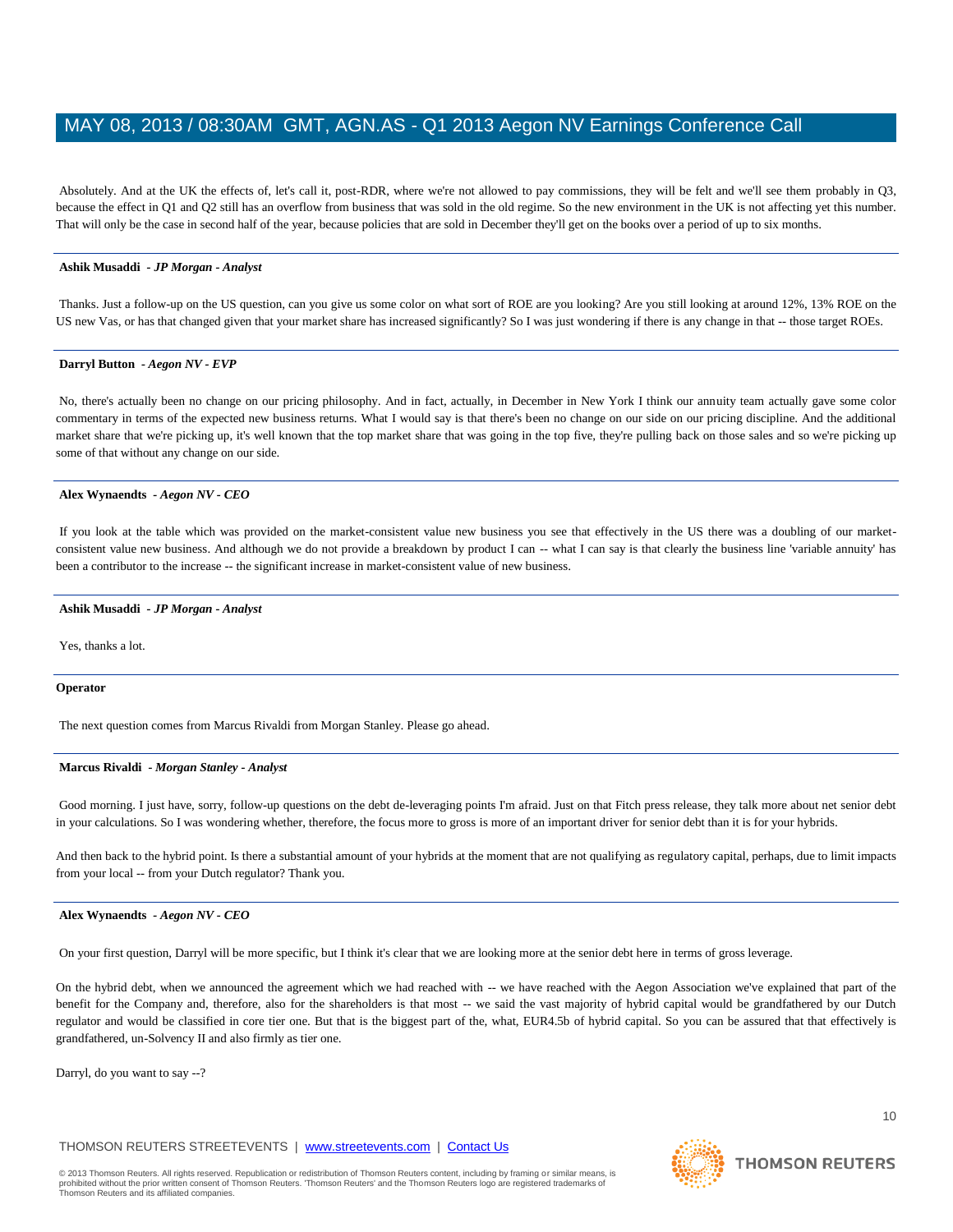Yes. On Fitch, in particular, their primary gross leverage ratio, they actually don't give any equity credit to hybrids at all. So they look at a hybrid leverage ratio that actually -- where all of the seniors and the hybrids are counted on equal footing. But at the same time they also acknowledge that that's a tougher calculation than some of the other agencies, so then they have higher ratio thresholds. So that's just a little bit into the nuances of how they look at it.

In terms of the hybrid counting as capital, yes, so currently in our current -- under Solvency I and all of our current binding regulatory conditions our hybrid is fully counted. We believe that -- and, as Alex said, we believe as we transition -- and the reason for the [prep share] transaction is to protect that hybrid capital in the Solvency II -- post-Solvency II world. That being said, there are limitations in that world related to the amount of hybrid capital that can count as tier one capital. And I've said in the past and I will continue to say that we think we can protect about 80% of our hybrid capital in that post-Solvency II world.

#### **Marcus Rivaldi** *- Morgan Stanley - Analyst*

So -- but it seems -- well, I'm sure we'll hear more about this in June, but it seems that for now, therefore, the -- your focus is more on a -- on the senior part of the debt structure.

#### **Darryl Button** *- Aegon NV - EVP*

Well, as I'm -- yes, I think you're right in saying we'll hear more about it in June. But I think it is fair to say that as we plan for a post-Solvency II world that our expectations are that, as I said before, 80% of our hybrid capital will count as tier one. So that does leave us with probably a little more tier one than -- or a little more hybrid than what we need. So that's the update that I'll give you and try and give you the whole picture in June.

#### **Marcus Rivaldi** *- Morgan Stanley - Analyst*

Okay, thank you very much.

#### **Operator**

Our next question comes from William Elderkin from Goldman Sachs. Please go ahead.

#### **William Elderkin** *- Goldman Sachs - Analyst*

Good morning, everyone. Two questions, please. First of all, could you just elaborate a little bit more on the opportunities in the Dutch corporate pension market? It's a while since I've heard you sounding so optimistic on that front. And particularly give us a sense of what you're pipeline looks like and also the new business margins or IRRs you're getting on those products.

Secondly, just briefly on the UK business -- on the UK pensions business, if I exclude the charge for RDR-related lapsation the underlying pension earnings do seem to have improved somewhat. Is that just reflecting normal underlying business developments and is that something I can think about for forecasting?

#### **Alex Wynaendts** *- Aegon NV - CEO*

Yes. I think we've been speaking for already quite some time about the Dutch pension opportunity, William. As you know, we've been positioning ourselves for the moment that these ratios -- coverage ratios for Dutch pensions at least would get above 100, because below 100 it makes it very uneconomical for companies to transfer liabilities because then they have to add cash to the proposition. In addition to that, the new accounting standards, which effectively made liability of pensions a part of the balance sheet of a company, is something companies are not at all happy with.

And this, combined with, I would say, clearly pressures from our regulators in terms of governance, in terms of who is qualified to be a member of the Board on pension funds all together means that we see this pipeline coming through. We wanted to make sure that we position ourselves in a proper way. That means we've

#### THOMSON REUTERS STREETEVENTS | www.streetevents.com | Contact Us

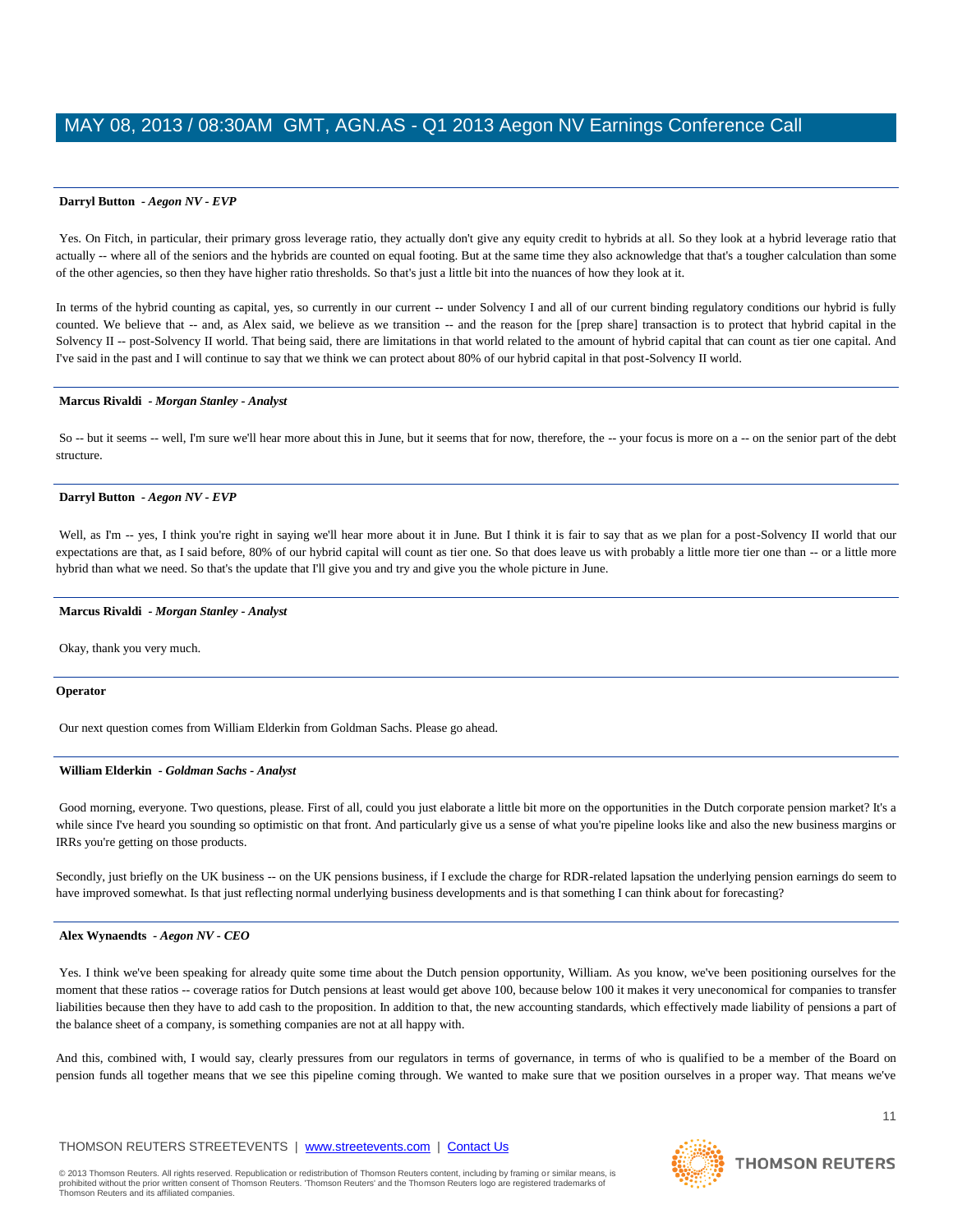actually freed up capacity by the longevity hedge which we've done at the end of -- in 2012, so we have additional capacity. We have a recognized strong financial position.

We're clearly the highest rater -- rated insurer in the Netherlands. And with all the turmoil, including what we see in the Netherlands, that is now creating more traction than it has in the past. And the fact that we are a large player, a dominant player, means that we are now seeing that this pipeline, which we saw coming and where we position ourselves for, is now slowly emerging. Q4 was very clear and Q1 shows a continuation of that momentum.

It's about making sure that we price this product at the right level. And we've been very consistent. We want to do this at the right pricing level. And what we see is a more rational environment, by the way, now than we have seen some time ago. Not surprising, because there's going to be more demand for it now than really there is capacity available.

For the UK, Darryl, what would you like to --?

#### **Darryl Button** *- Aegon NV - EVP*

Well, yes, I think you're right. In the UK we really have two things going. So the UK earnings are holding pretty stable, but what's happening is the persistency and the RDR bubble that's rolling through, I would say, all else equal, took down earnings about EUR7m related to that phenomenon, and it was offset by market improvement.

So the underlying earnings in generation capacity in the business is up on the markets, as you would expect, and we're rolling through an RDR bubble. And that RDR persistency bubble will be with us for at least another quarter and it will be the end of the year before we phase out of that.

#### **William Elderkin** *- Goldman Sachs - Analyst*

Good, thank you.

### **Operator**

The next question comes from [Maarten Altena] from Mediobanca. Please go ahead.

#### **Maarten Altena** *- Mediobanca - Analyst*

Good morning, gentlemen. Three questions from my side as well. First, on the US book your fixed annuity margin dropped to 1.1%, which is a massive 40 bps yearon-year decrease. Presumably you are now willing to re-risk your investments, so would you be able to lower your credit rate towards the average guarantees rate, or is there too much of competition? Could we have some more color on the different leverage to pull on the FAs?

Secondly, on the variable annuities, the cost of hedging on these products should have come down on the back of the low volatility in the first quarter of 2013. Can you quantify the impact on the underlying results? And in general do you release these benefits straightaway, or do you tuck this into reserves?

And as a follow-up on the VAs, as of May, you seem to have teamed up with ING. What exactly did you do and what shall we expect from this initiative going forward?

And then, lastly, I'm sorry for that on the Dutch pensions, which looked promising. And assuming attractive return on capitals what about your willingness to redeploy more capital into this activity in order to gain more Group pension contracts, especially now these critical drivers seem to accelerate more positively to unlock potential? And could you quantify what you aim to gain in terms of [mandates]? Thanks.

#### **Alex Wynaendts** *- Aegon NV - CEO*

Thank you for your questions. I will start with the third question and then pass it onto Darryl on fixed annuity margins and cost of hedging for variable annuity.

# THOMSON REUTERS STREETEVENTS | www.streetevents.com | Contact Us

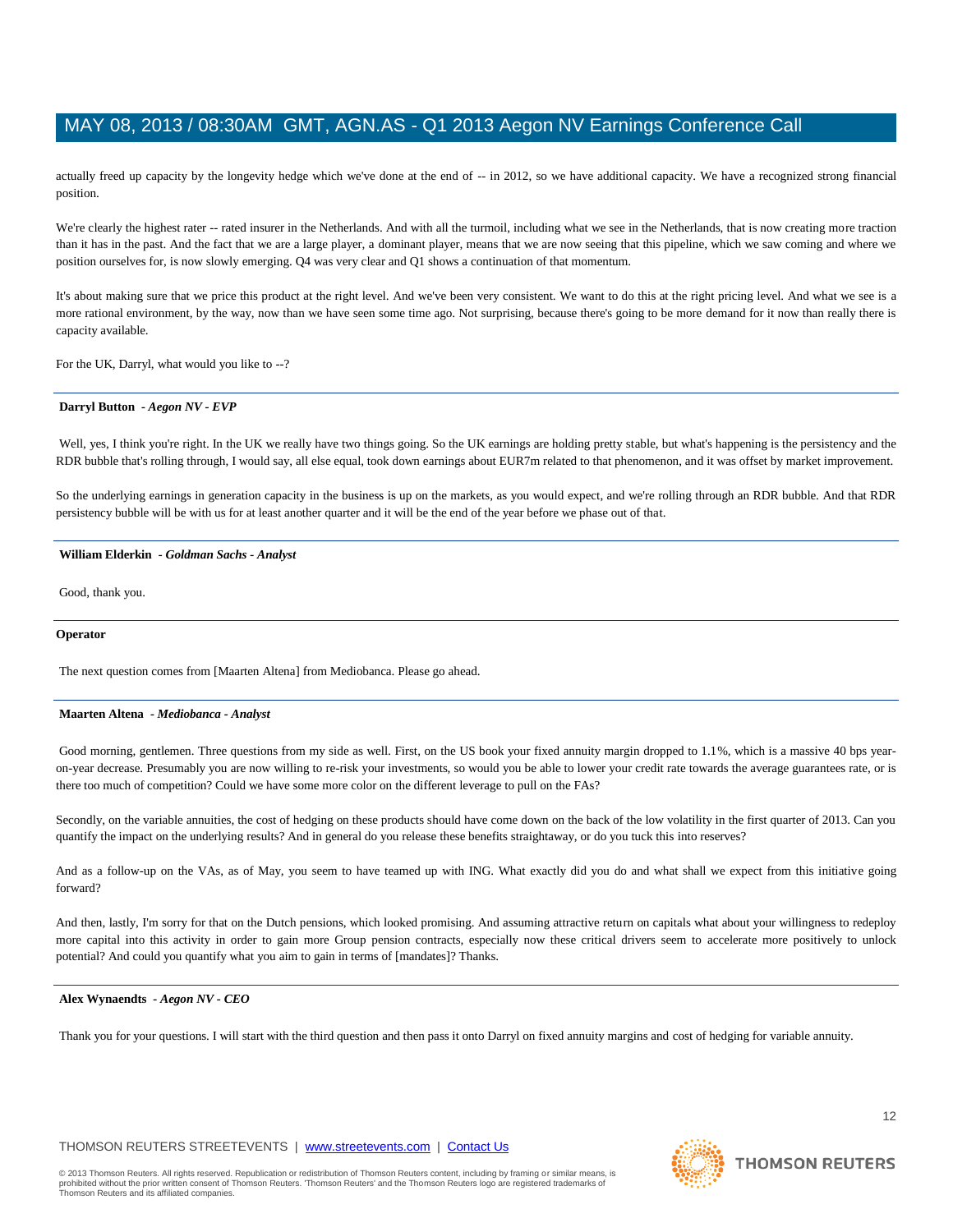What I said on the Dutch pensions, effectively, we have freed up balance sheet capacity by doing the longevity transaction we did in 2012. So I think we have the capacity now. What we want to make sure is that we utilize this capacity with the right margins. And that's why I said we're not rushing into this business, because we see there is quite a significant pipeline coming in. It's always a bit bulky in the sense that you get a contract in a quarter, a big one, and so it's never very linear and very predictable quarter on quarter.

But what we're clearly seeing is that pipeline is coming to us. What we're seeing is that we have the capacity. We freed up capacity and we just want to make sure that we do this with the right pricing, so very difficult to give you more explicit numbers.

Darryl, do you want to take the two questions on fixed and variable annuities, please?

#### **Darryl Button** *- Aegon NV - EVP*

Yes. On fixed annuities, yes, spreads have been coming in. I would say that it's a function of a couple of things. First of all, the lapse rates continue to be very low, although they've up-ticked a little bit here recently because we've had more business coming out of a surrender period. However, that also makes -- from our ALM perspective that means more of the business is now becoming more liquid, so we have to back more of the business with cash and shorter-term instruments from an ALM perspective.

And so that does pressure spreads. And that's exactly what you're seeing. That effectively is a consequence of the fixed annuity run-off. We knew this was going to happen. As the interest rates remain low, the lapse rates remain low, it extends and we end up incurring spread compression as a result. So that's predictable and expected.

There really aren't a lot of levers to pull. We pulling the levers that we can pull. We're pretty much at minimums wherever we can be at minimums. There are some higher crediting rates from some term-guaranteed product and as that rolls off to the end of the term we go ahead and we drop the rate at the end of the term. So there is a little bit of offset that can happen, but it's a staged offset as business comes out of the -- out of a term period.

On your variable annuity question on the hedging, yes, unfortunately, the -- where the volatility comes into play is on the fair-value product, which is the new product where we have hedges and the product all carried at fair value. And there is no accounting mismatch, so the results are much tighter every quarter.

That volatility is inside of there, but we have done some volatility in gamma hedging inside that program as well, so it's not that material. But it's all built in, along with a lot of other factors that come to that fair valuation every quarter. So it's there and inside there, but it was I guess, I would say, dwarfed this quarter because of the macro hedges and the significant move in the equity markets.

#### **Maarten Altena** *- Mediobanca - Analyst*

Okay, very clear. Thanks.

#### **Operator**

The next question comes from David Andrich from Morgan Stanley. Please go ahead.

#### **David Andrich** *- Morgan Stanley - Analyst*

Hi, good morning. Yes, just coming back to the Dutch pensions, I just want to -- just to clarify, but -- so you guys were able to achieve your IRR and return on equity targets for the pension plans?

And the second one, I just want to ask about the competitive environment there at the moment in regards to the Dutch pension market and whether also you would consider doing -- it sounds like you already have the capacity you need, but whether you would consider doing an additional longevity swap.

**Alex Wynaendts** *- Aegon NV - CEO* 

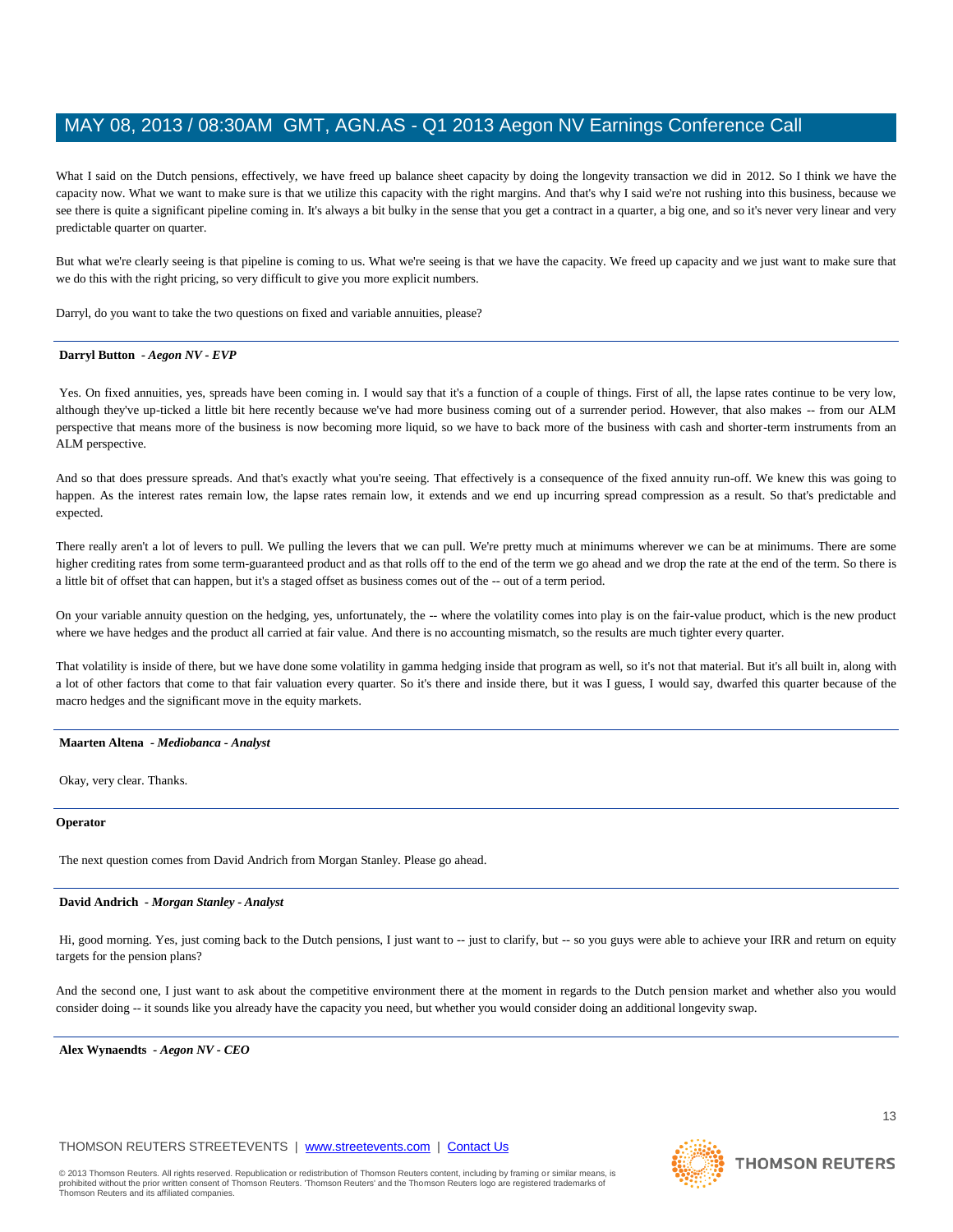Yes, on -- in terms of returns, what I mentioned when I spoke about MCVNB, I did say that the Dutch -- the MCVNB in our Dutch business increased and I did mention explicitly that it was also as a consequence of increased sales. So we have an MCVNB which is positive for the Dutch pension business and that contributes to you adding value at levels above our own hurdle rates. So I hope that is a clear answer.

In terms of capacity we've done a -- what I would say was a very clearly market-leading, innovative transaction. We continue to look on a very regular basis at opportunities for us to reduce exposure, or to sell exposure at a certain price, freeing up capacity so that we can then be more aggressive in the pension market and have better margins. So the whole idea, this only works if we can sell it at a lower cost of capital and then deploy it then at a higher cost of capital. And that's what we see is now more possible than it was in the past.

#### **David Andrich** *- Morgan Stanley - Analyst*

Great. And, sorry, the competitive environment?

#### **Alex Wynaendts** *- Aegon NV - CEO*

Well, what we see is that we are the [leader] in the market, that the number of active players is quite limited. We see that the environment in terms of pricing at the same time also becomes more rational, which I think is a positive development and one we feel pleased about, because we have tried to contribute to avoid having here an aggressive pricing environment because that doesn't make any sense to deploy capital on that way.

#### **David Andrich** *- Morgan Stanley - Analyst*

Great, thank you very much.

#### **Operator**

The next question comes from [Nick Holmes] from Soc Gen. Please go ahead.

#### **Nick Holmes** *- Societe Generale - Analyst*

Hi, there. Yes, I had just a couple of questions. First one is coming back to the VAs. Sorry to harp on about this, but your strong VA sales. I just wondered if you could give us a bit of color about the product risk you're taking, like the level of guarantee and the asset allocation.

And then, secondly, in the UK, I wondered, could you also give us a bit more color on the losses due to the adverse persistency and explain why you're so confident that the RDR bubble should stop after Q2? Thank you.

#### **Alex Wynaendts** *- Aegon NV - CEO*

Darryl?

#### **Darryl Button** *- Aegon NV - EVP*

Yes. On the product risk on the VA in the US, Nick, the biggest change over the last, really, I'd say 18 months, 24 months, is we've pushed all of our product into the vol control funds, which basically gives us a lot of risk mitigation in the underlying funds itself. So there is a high fixed-income content inside of these funds as well as the ability to change the equity fixed-income mix, if you will, depending on volatility levels in the market. And that serves to reduce the underlying volatility significantly of the products and of the funds that we're putting the guarantees on.

**Nick Holmes** *- Societe Generale - Analyst* 

### THOMSON REUTERS STREETEVENTS | www.streetevents.com | Contact Us

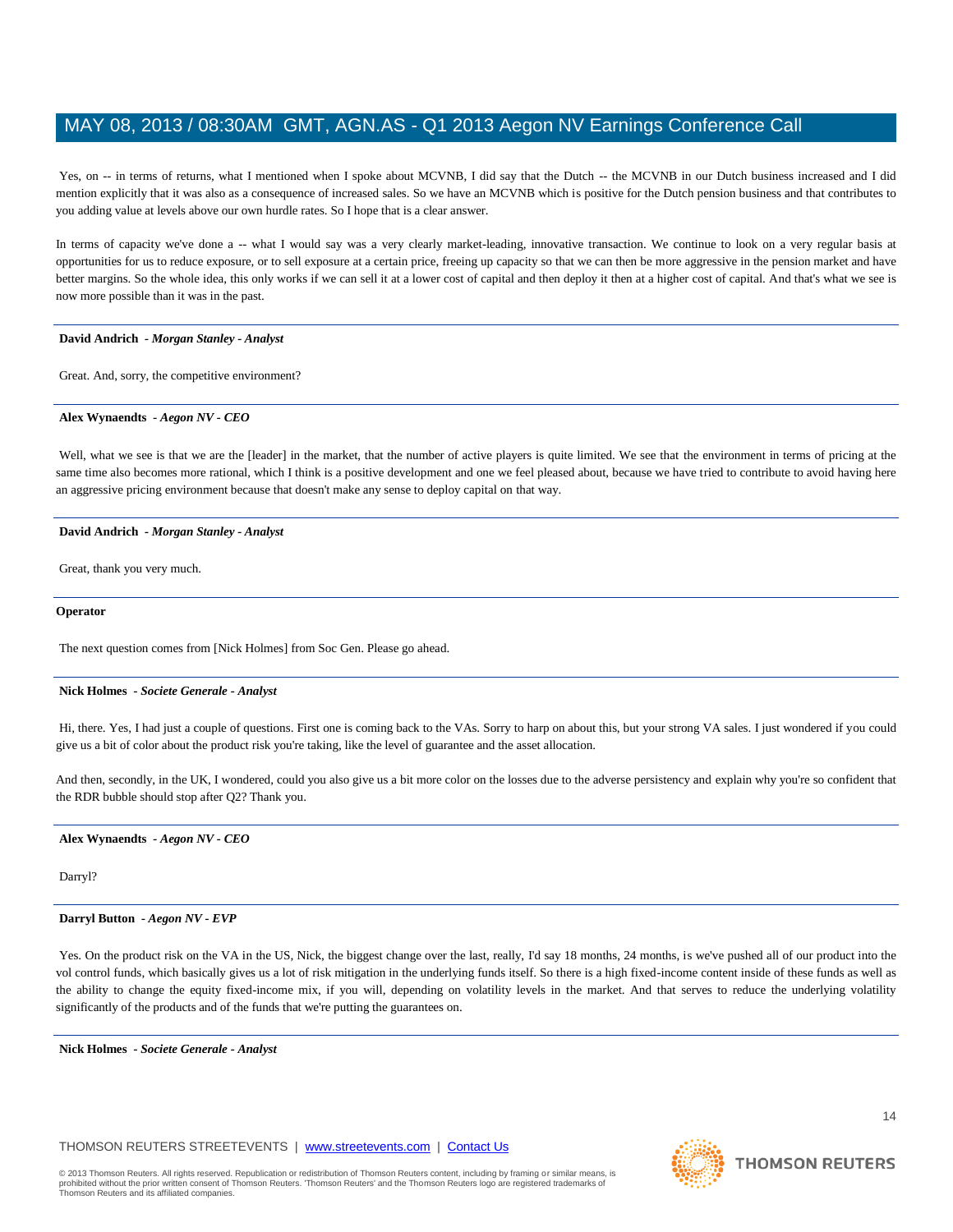So would you say that you are still very much at the lower end of the product risk spectrum?

#### **Darryl Button** *- Aegon NV - EVP*

Yes, though I'd say -- yes, but I'd say that -- I would also say that we've seen a lot more rationalization. So there are various studies out there, third-party studies and independent studies from some of the actuarial firms that do some of those analyses and rankings. And what you see is you see a tightening up. We also see some exits as well, but you see a tightening up, if you will, from a product risk perspective with still a couple of outliers out there. But you see much more rationalization than what we saw 18 months ago.

#### **Nick Holmes** *- Societe Generale - Analyst*

And if you had to -- (multiple speakers). Sorry, do continue.

#### **Alex Wynaendts** *- Aegon NV - CEO*

Your second question on the UK in terms of how confident we are that the bubble will be for the first quarter, keep in mind that what we see now is a flow -- is an overflow of products and contracts that were signed just before December 31. So you could expect that within six months normally that effect is going through. After that period there's much less incentives for intermediaries and for advisors to move business from one provider to another provider, because there is no commissions anymore that is driving that incentive, so it's reasonable to assume that we get [them] back to a more normal level.

#### **Darryl Button** *- Aegon NV - EVP*

Yes. And I used -- in my prior question I used the end of the year, I think, intentionally. I think we'll start to see it come down in the third quarter, but I think it'll be the fourth quarter before we get a good clean look at a post-RDR persistency rate.

#### **Nick Holmes** *- Societe Generale - Analyst*

Right, okay. Thank you very much.

#### **Darryl Button** *- Aegon NV - EVP*

Okay.

#### **Operator**

The next question comes from [Edward Donoghue] from One Investment. Please go ahead.

#### **Edward Donoghue** *- One Investments - Analyst*

Good morning, gentlemen, probably a more general question. I apologize. You made good progress on the leverage ratio in Q1, now at 76.3%. Could you give some color for us on the use of capital generation, including disposals, to make further progress to the 75% threshold that's deemed important by the rating agencies?

#### **Alex Wynaendts** *- Aegon NV - CEO*

Just one point of clarification, the 75% was an agreement we had with the European Commission to be at the level of at least 75% by the end of 2012. That commitment is now not in force anymore, so it is not as it was until the end of the year.

And I'll pass it onto Darryl.

# THOMSON REUTERS STREETEVENTS | www.streetevents.com | Contact Us

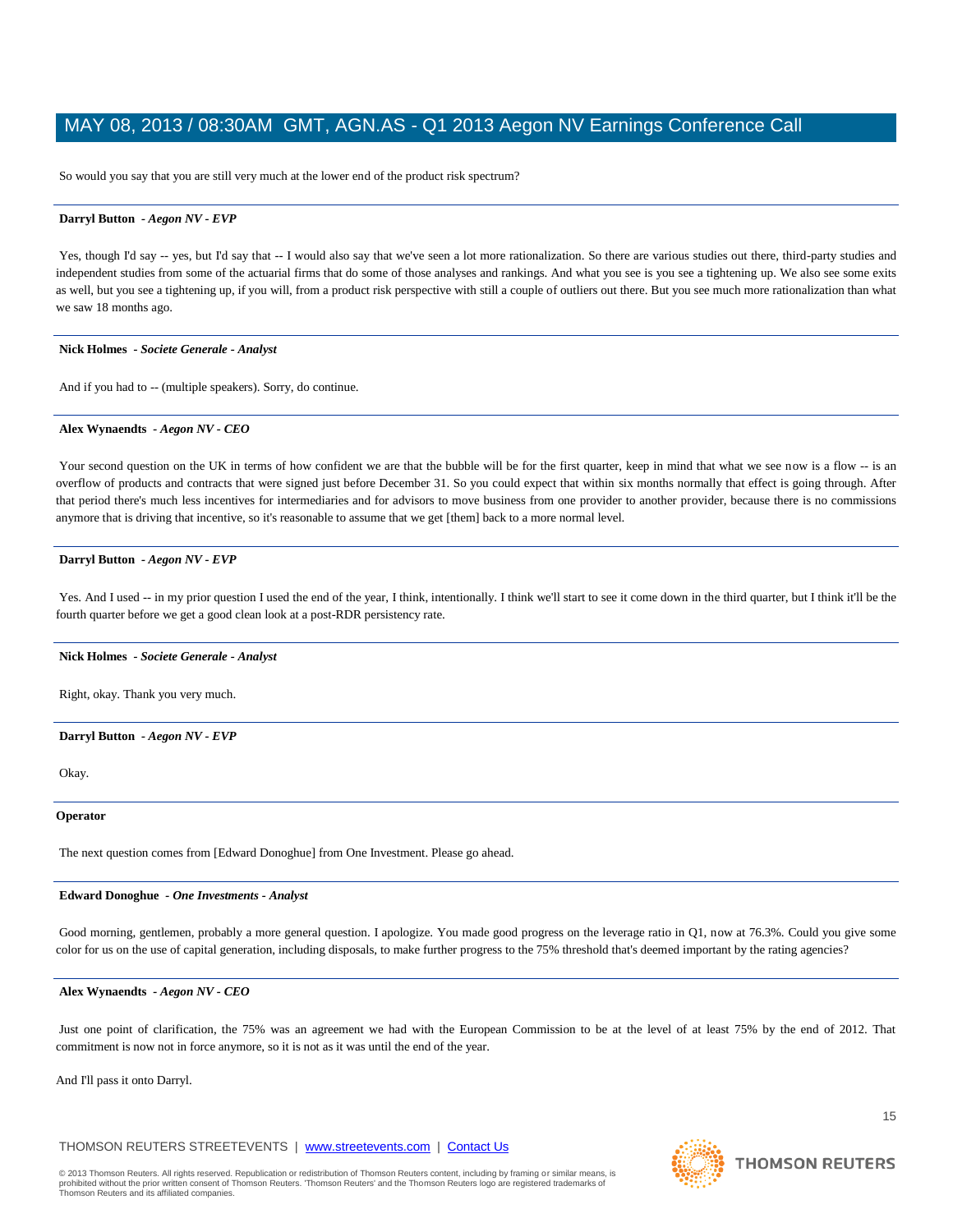Yes. What I would say, just a general answer to your question, keep in mind there is very -- other than our normal interest expense there wasn't a lot of extraordinary cash flow out of the hold co this quarter. I would just remind you that we have the pref share transaction which we announced earlier. We expect to close in the second quarter. That's EUR400m of cash. We will also have our final dividend paid -- from 2012 will be paid in the second quarter as well. So there are already a number of cash flow items lined up for the usage of that cash in the second quarter and that'll impact that CBR ratio, of course.

I just want to come back maybe on something I said earlier too. I talked about the hybrid capital and I was giving a long-term view beyond Solvency II, post-Solvency II world, in terms of the amount of hybrid capital that makes sense for us. But also in the near term, I did cover it in my opening comments, but we don't plan on -- we do not plan on refinancing a \$750m note that's coming due in the second quarter as well. So from that perspective we have allocated cash to substantial senior note deleveraging in the second quarter in addition to the pref share transaction.

#### **Edward Donoghue** *- One Investments - Analyst*

Great, thank you very much.

#### **Operator**

The next question comes from Paul De'Ath from RBC. Please go ahead.

#### **Paul De'Ath** *- RBC Capital Markets - Analyst*

Yes, good morning. A couple of questions, if I may, just to clarify a few points on the corporate pensions business in the Netherlands and the UK. Firstly, in the Netherlands the average coverage ratio of the pension funds is now at 107%. I was just wondering what kind of level of coverage your normally tick the pension funds on at. Should we think of 107% as being the -- a level at which you will take this on, or does it need to be higher than that in order to get the business onto your books?

And the second question was just on the UK corporate pensions. Obviously, the sales have been strong in the quarter, but the market-consistent VNB is actually down and you say it's being offset by lower margins in the UK. Is this just due to mix, selling more of the corporate pensions business, or were margins depressed in the run up to the end of RDR? And how should we look at margins going forward in this business? Thanks.

#### **Alex Wynaendts** *- Aegon NV - CEO*

Yes. On the Dutch corporate pensions the 107% is an average number and is quite, actually, a variance amongst different pensions. But I would say 105% is the kind of threshold that you should consider when thinking about transferring liabilities to an insured solution.

In the UK, you're right, sales were up. We did mention that. So sales were up, volumes were up. But in the run up to RDR we have seen some more aggressive pricing and we had to accept somewhat lower margins also to protect our business and our back book, which is equally important. So this was somewhat of an -- yes, I should say, an extraordinary period where there was a lot of activity which was -- had a final end at December 31. And therefore in order to maintain our position, protect some of our back-book businesses, we've had to be a little bit more aggressive on margins.

But what I think is important to see is that we have launched our platform proposition now, that we are getting a traction there on our platform with margins we are happy with. It will take some time before we get to the very significant amounts, but what I'm seeing here is, month over month, we're seeing very significant improvements. And also in our June presentation in London our UK team will be in a position to provide you a good update on what we're doing here. I think it's actually quite exciting that we have been able to transform our business in the UK and adjust so well to a new reality which is now post-RDR.

#### **Paul De'Ath** *- RBC Capital Markets - Analyst*

Okay, thanks.

THOMSON REUTERS STREETEVENTS | www.streetevents.com | Contact Us



16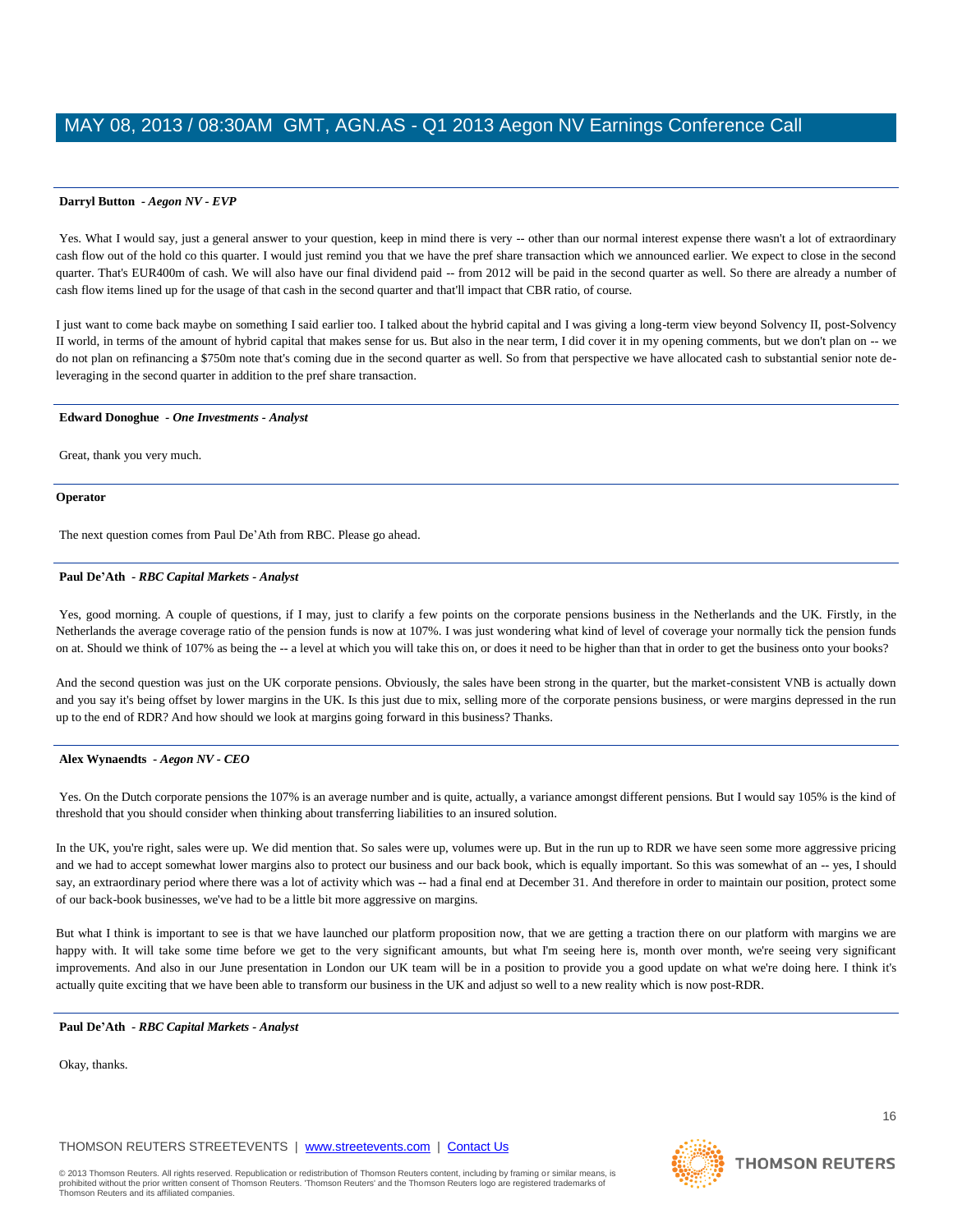### **Operator**

The next question comes from Benoit Petrarque from Kepler. Please go ahead.

#### **Benoit Petrarque** *- Kepler - Analyst*

Yes, good morning, just a remaining question on my side. On the Dutch mortgage portfolio I think you have around 50% of your general account in the Netherlands which is invested in residential mortgages. And I was looking at the new production figure for Q1 on Dutch mortgages. I think it's around EUR750m higher than last year.

It goes a bit against the trend we've seen on the -- in the industry here, i.e., most of the insurance actually lowering the new production on Dutch mortgages. So I was wondering, taking into account your high stock of mortgages, why are you continually -- are you -- why you continue to actually push the production there.

And then it looks like you are on the 14 bps in Q1 on an annual basis. What will be your outlook for the rest of the year in terms of impairments on Dutch mortgages? Will that be around 15 bps or higher? Thank you very much.

#### **Alex Wynaendts** *- Aegon NV - CEO*

Yes. On your question on the mortgages it is true that we have EUR20b -- or EUR22b of assets. But, as I said, of our stock we have over 50% is government guaranteed -- guaranteed by the Dutch government. That means that it's a Dutch government guarantee. And of our new production in last years over 80% is guaranteed by the Dutch government.

So you see that, as such, the older mortgages proportionally have a less bigger part which is guaranteed by the government, but in these cases, loan to values are significantly lower. So it is an asset which is a mortgage asset but with a Dutch government guarantee, so we're looking at it as a Dutch government risk which we're taking here.

When we talk about production in the first quarter there was a number of elements because of changes in the tax law, which means that we're seeing some acceleration of production. We do not expect this to continue. And, by the way, we also need to keep in mind that we are also losing assets because people have been redeeming. And particularly in the context of the new -- the changes in law we have seen an acceleration of redemptions on the mortgage side.

#### **Benoit Petrarque** *- Kepler - Analyst*

Maybe just -- sorry, just on this point, is the expected duration on the -- on your book in line with the trend you see, i.e., probably de-leveraging of households and repayment of Dutch mortgages?

#### **Alex Wynaendts** *- Aegon NV - CEO*

Well, what is an interesting point you're raising, that these mortgages, because of the very low interest rate environment in the Netherlands, are mostly long-term mortgages. So what we're doing is we're attracting long-term liabilities which we can very match -- very well match with our long-term assets.

So for an insurance company the fact that these mortgages are long-term mortgages versus short-term mortgages, which is mostly where banks position themselves, actually it's an attractive tool for us in terms of asset liability management. And that's, I think, part of the reason why we've been able to be in that business and generate also good margins.

Impairments, they remain extremely low. They remain well below pricing hurdles. And the Dutch market we could see in general higher markets. But again here I need to remind you that we have this protection of the Dutch government guarantee for 80% of new production over the last years and over 50% of the entire in-force. So this is an asset which we're very comfortable and we're very pleased to have on our books also because it serves a very good purpose from asset liability management.

**Benoit Petrarque** *- Kepler - Analyst*